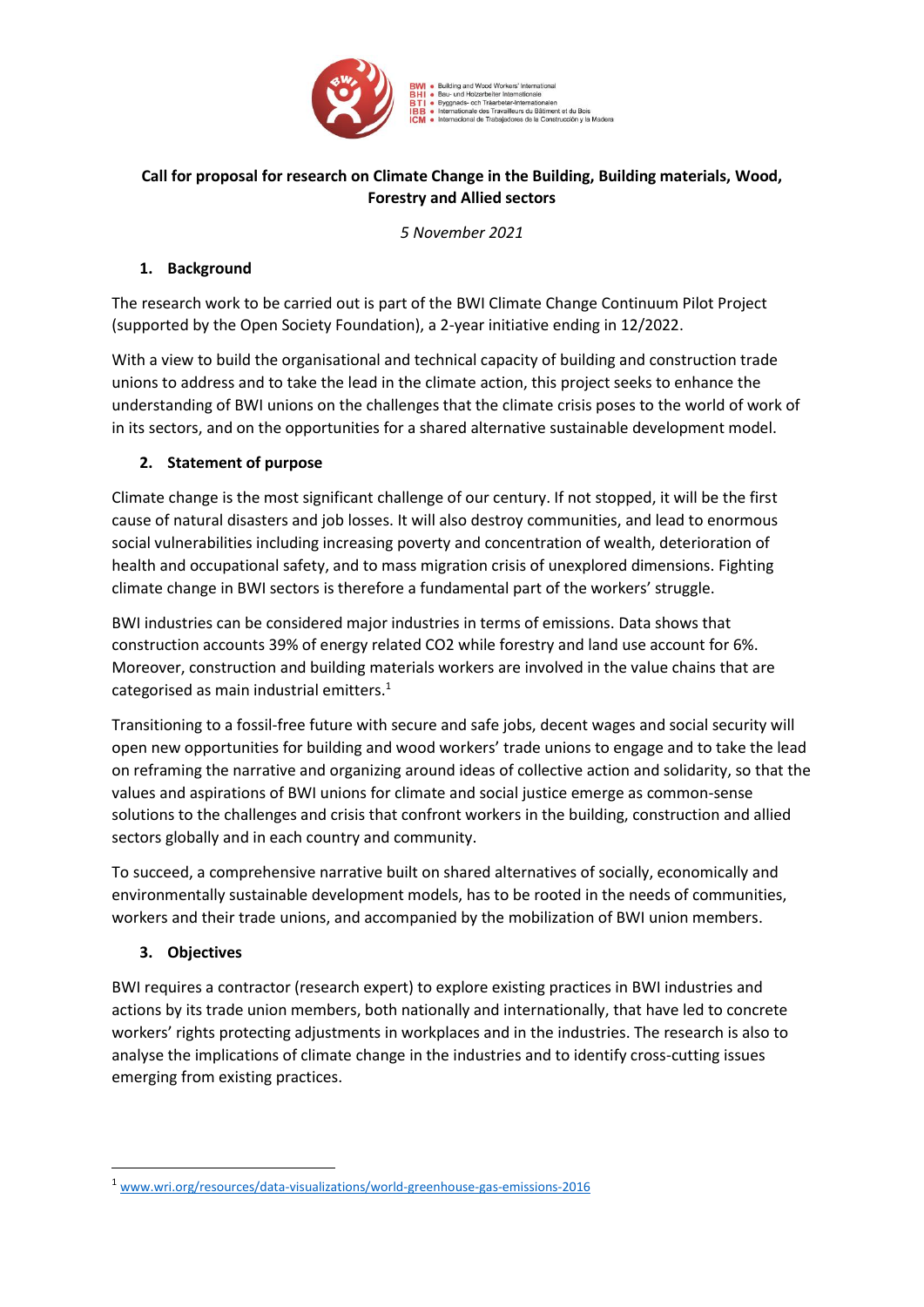

iads- och Träarbetar-Internationalen<br>ationale des Travailleurs du Bâtiment et du Bois

The findings will be used to inform BWI's global level and its members organisations' national level advocacy strategies to pressure governments and international stakeholders, to engage in social dialogue practices, and to build alliances in the communities.

More specifically, the research will aim to:

- Provide an overview on the impact of climate change on jobs in the building, building materials, wood, forestry and allied sectors
- Identify 100 examples of trade unions' and partner organisations' actions and responses to climate challenges in the building, building materials, wood, forestry and allied sectors
- Analyse and outline the cross-cutting areas of engagement with the support of an expert panel from BWI ad-hoc group on climate change

## **4. Expected output:**

- A draft report, which includes a brief review of the relevant literature, mapping of the current situation related to the theme (100 actions to respond to climate change), critical analysis of the theme and recommendations
- Final report (60 pages)
- An executive summary (800-1000 words) about the research findings for dissemination through the production of further information, educational, and communication material
- Presentation of the research findings in workshops and events

# **5. Scope of Work**

A desk study with a global and local focus to identify 100 activities and actions, complemented by interviews to BWI unions in the sectors under investigation and to other relevant stakeholders (international organisations, national institutions, local authorities, employers, climate justice groups, etc.), and a survey to BWI members. Final contextualization of the actions identified through exchanges with BWI representatives and identification of cross-cutting areas of engagement across the three main BWI industries, to inform BWI Global Policy Paper on Climate Change.

#### **6. Terms of the Contract**

The planned research period is a total of approximately 25-30 days over a 4-month period, during which the contractor will liaise with a BWI contact person on the progress of the research, and with a team of union experts from the BWI Ad-hoc group on climate change to explore the relevance of the proposals and to identify cross-cutting engagement areas across the sectors.

The interested expert is required to submit a proposed timeline and budget with the requested amount to conduct the planned research.

# **7. Schedule of payments**

- 50% on receipt of the signed contract (guiding framework)
- 50% on receipt of the final report
- **8. Proposal Preparation**